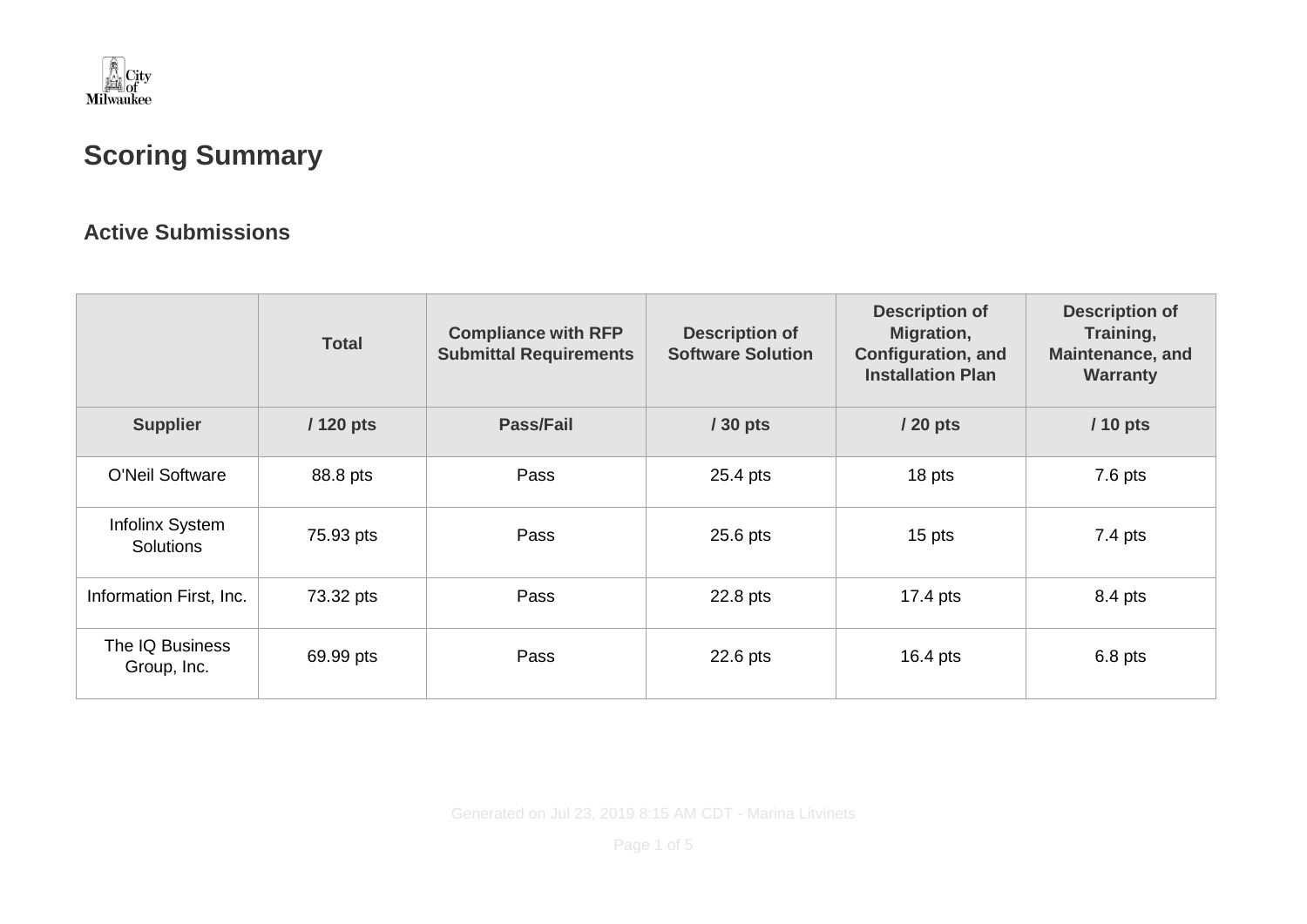

|                                     | <b>Demonstrated</b><br><b>Understanding</b><br>of Technical<br><b>Requirements</b> | <b>References</b> | <b>Cost Proposal</b>     | <b>A - Bonus Points</b> | <b>A-1 - SBE</b> | $A-2 - LBE$ |
|-------------------------------------|------------------------------------------------------------------------------------|-------------------|--------------------------|-------------------------|------------------|-------------|
| <b>Supplier</b>                     | $/10$ pts                                                                          | $/10$ pts         | / 20 pts                 | $/20$ pts               | $/10$ pts        | / 10 pts    |
| <b>O'Neil Software</b>              | 9.2 pts                                                                            | 8.6 pts           | 20 pts (\$39,264.00)     | 0 pts                   | 0 pts            | 0 pts       |
| Infolinx System<br><b>Solutions</b> | 9.2 pts                                                                            | 9.6 pts           | 9.126 pts (\$86,052.00)  | 0 pts                   | 0 pts            | 0 pts       |
| Information First, Inc.             | 9 pts                                                                              | 9.4 pts           | 6.325 pts (\$124,155.94) | 0 pts                   | 0 pts            | 0 pts       |
| The IQ Business<br>Group, Inc.      | 9 pts                                                                              | $7.4$ pts         | 7.793 pts (\$100,764.00) | 0 pts                   | 0 pts            | 0 pts       |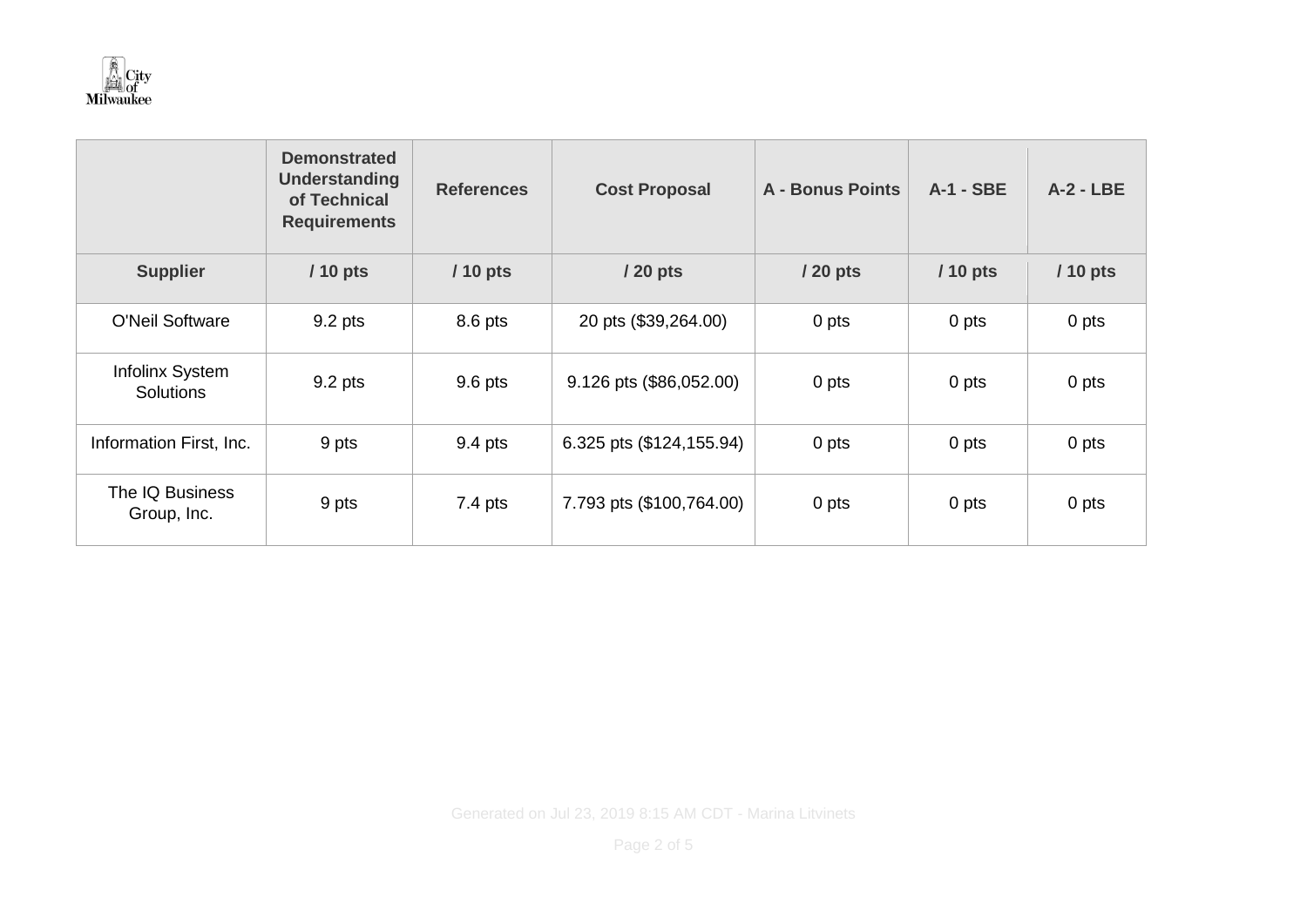

## **Eliminated Submissions**

|                                        | <b>Compliance with</b><br><b>RFP Submittal</b><br><b>Requirements</b> | <b>Description of</b><br><b>Software Solution</b> | <b>Description of</b><br>Migration,<br><b>Configuration, and</b><br><b>Installation Plan</b> | <b>Description of</b><br>Training,<br><b>Maintenance, and</b><br><b>Warranty</b> | <b>Demonstrated</b><br><b>Understanding of</b><br><b>Technical</b><br><b>Requirements</b> |
|----------------------------------------|-----------------------------------------------------------------------|---------------------------------------------------|----------------------------------------------------------------------------------------------|----------------------------------------------------------------------------------|-------------------------------------------------------------------------------------------|
| <b>Supplier</b>                        | <b>Pass/Fail</b>                                                      | / 30 pts                                          | $/20$ pts                                                                                    | $/10$ pts                                                                        | $/10$ pts                                                                                 |
| Andrews Software,<br>Inc.              | Fail                                                                  | 25.67 pts                                         | 15 pts                                                                                       | 8 pts                                                                            | 10 pts                                                                                    |
| OnCourse Information<br>Services, Inc. | Fail                                                                  | 22.33 pts                                         | 15 pts                                                                                       | 6 pts                                                                            | 8.333 pts                                                                                 |
| FileTrail                              | Fail                                                                  | 25.67 pts                                         | 14.67 pts                                                                                    | 6 pts                                                                            | 8 pts                                                                                     |
| The Glitterati                         | Fail                                                                  | 14.33 pts                                         | 10.67 pts                                                                                    | 5.667 pts                                                                        | 5.333 pts                                                                                 |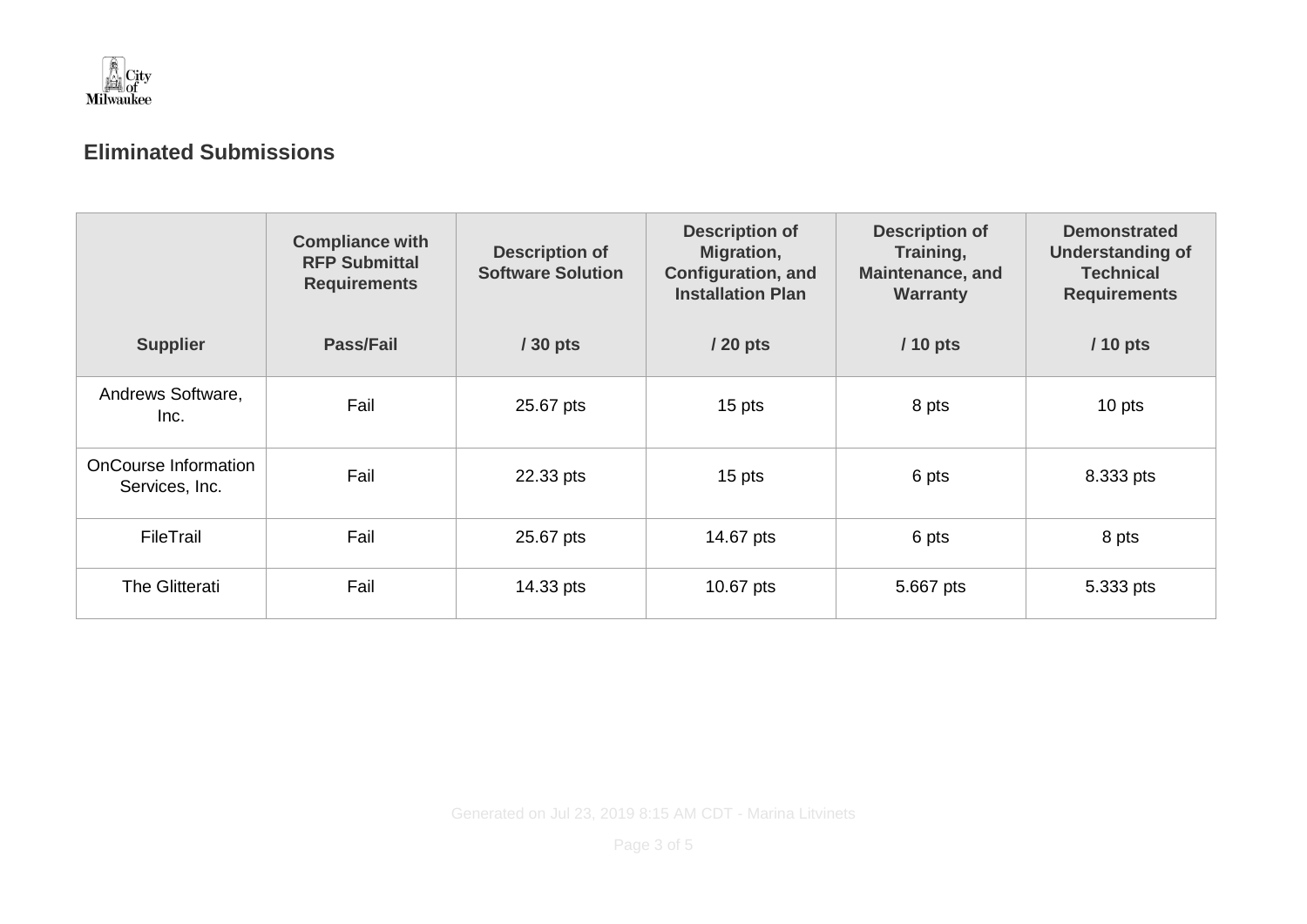

|                                               | <b>References</b> | <b>Cost Proposal</b>            | <b>A - Bonus Points</b> | <b>A-1 - SBE</b> | $A-2 - LBE$ |
|-----------------------------------------------|-------------------|---------------------------------|-------------------------|------------------|-------------|
| <b>Supplier</b>                               | $/10$ pts         | / 20 pts                        | / 20 pts                | $/10$ pts        | $/10$ pts   |
| Andrews Software,<br>Inc.                     | 7.667 pts         | 14.51 pts (\$42,454.57)         | 0 pts                   | 0 pts            | 0 pts       |
| <b>OnCourse Information</b><br>Services, Inc. | 1.333 pts         | 20 pts (\$30,797.00)            | 0 pts                   | 0 pts            | 0 pts       |
| FileTrail                                     | 5.333 pts         | 4.995 pts<br>(\$123,300.00)     | 0 pts                   | 0 pts            | 0 pts       |
| The Glitterati                                | 4.333 pts         | 0.29319 pts<br>(\$2,100,840.00) | 0 pts                   | 0 pts            | 0 pts       |